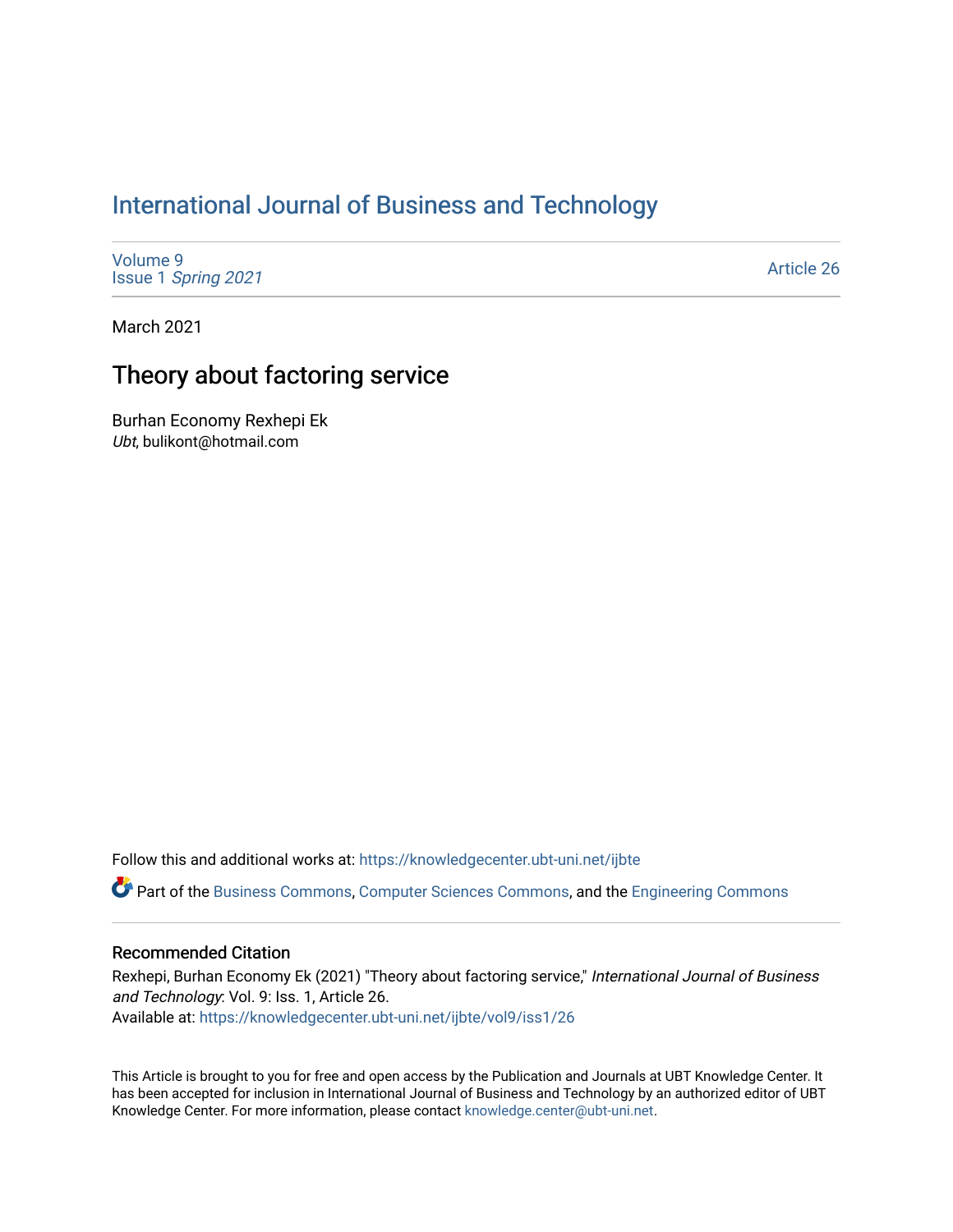# Theory about factoring service

# Cover Page Footnote

https://iipccl.org/wp-content/uploads/2020/03/78-87.pdf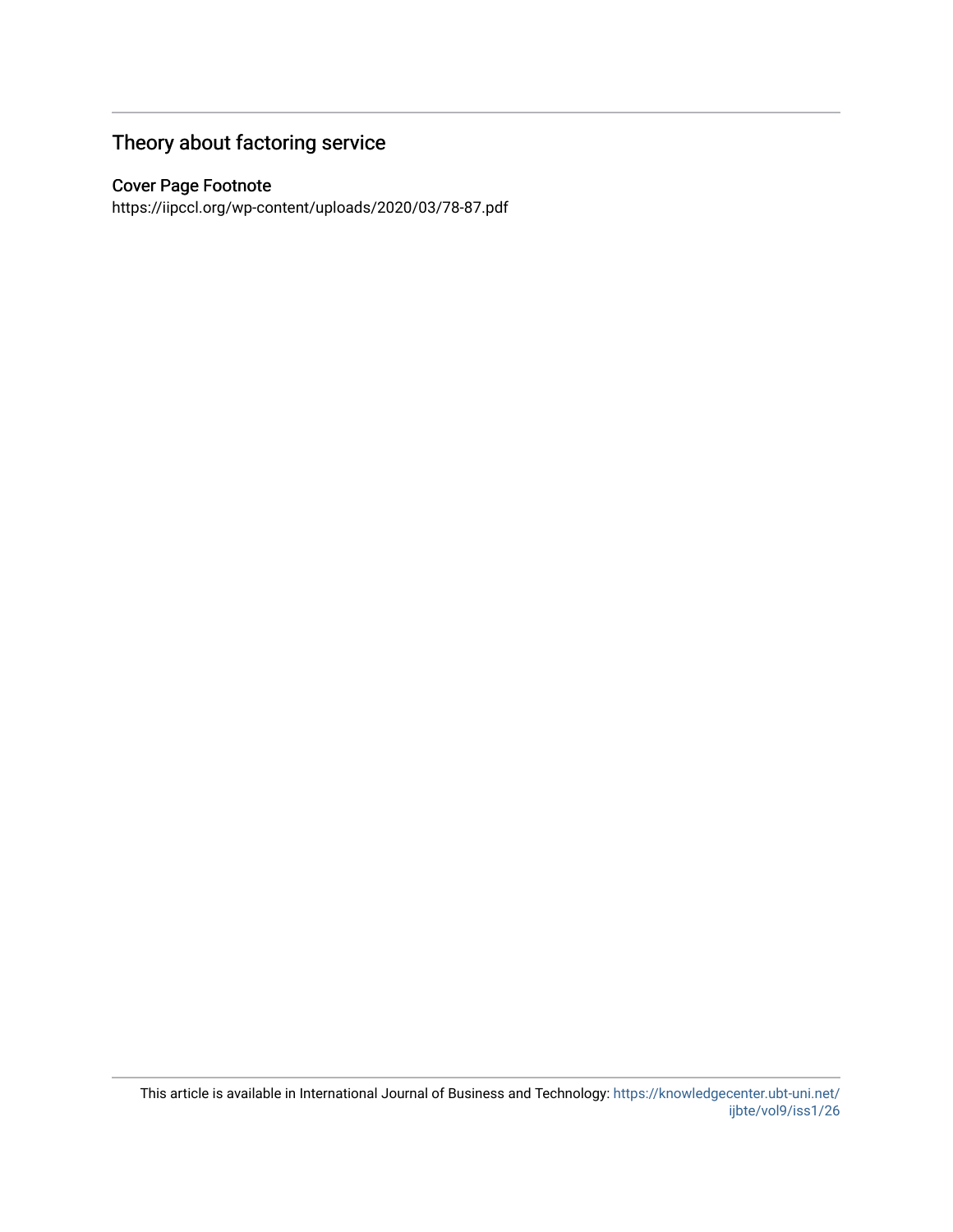# **Theory about factoring service**

#### **Dr. Burhan Rexhepi**

*University of Business and Technology - Kosovo*

#### **Abstract**

Factoring is one of the oldest and common methods of trade finance over the world with a long historical development. According to historians, Factoring is originated 4,000 years ago in the days of King Hammurabi of Mesopotamia whereby the first literate societies were developed. Although Mesopotamia no longer exists, many of its great contributions to civilization have endured, including Factoring.

The first documented-use of factoring was widespread occurred in the American colonies before the revolution to serve for trade. With the abundance of the North American landscape, colonists cultivated and traded commodities like cotton, fur and timber with the Europeans.

In briefly, Factoring is the sale and purchase a receivable with a certain discount rate. However, factoring is not simply one homogenous product because the factors also offer a range of professional financial services that might typically include: (i) Collecting payments from their customers, (ii) Pursuing late payers, (iii) Providing advice to clients on credit management, (iv) protecting the client against bad debts. The difference among these definitions is how many services to provide by the factors.

In a recourse factoring arrangement, the factor has a right to recover the funds from the seller in case of default payments as the seller takes the risk of any bad debt losses himself. The factor charges the seller for maintaining the sales ledger and debt collection services and charges interest on the amount drawn by the client (selling firm) for the period. This is the most common type factoring. Recourse factoring is offered at a lower interest rate since the risk by the factor is low. It's highly suited for factoring arrangements at high risk markets as well as for factors at the first phase of entrance into the market as they're lack of experience and meet difficulties in accessing buyer's credit-worthiness.

**Keywords:** Factoring service, Kosovo, EU.

#### **Introduction**

Kosovo is deeply integrating into global economy, especially since it became an independent in 1999. Kosovo's position emphasizes increasingly as a light growth economy in Europe. The integration creates breakthroughs for higher development but also brings many threats to overall economy as well as each economic industry. Banking industry is not out of this trend. Diversification of services and keeping the competitive advantages is the survival for Kosovo commercial banks, especially joint stock banks (JSCBs) which have serious problems of a tiny capital base and weak operation.

The small and medium enterprises (SMEs) - the targeted customers of JSCBs are playing an important role for development of economy in Kosovo. SMEs have contributed to create increasing GDP, creating jobs and increasing national's export volume. It said that SMEs have currently contributed 60 percent of GDP and employs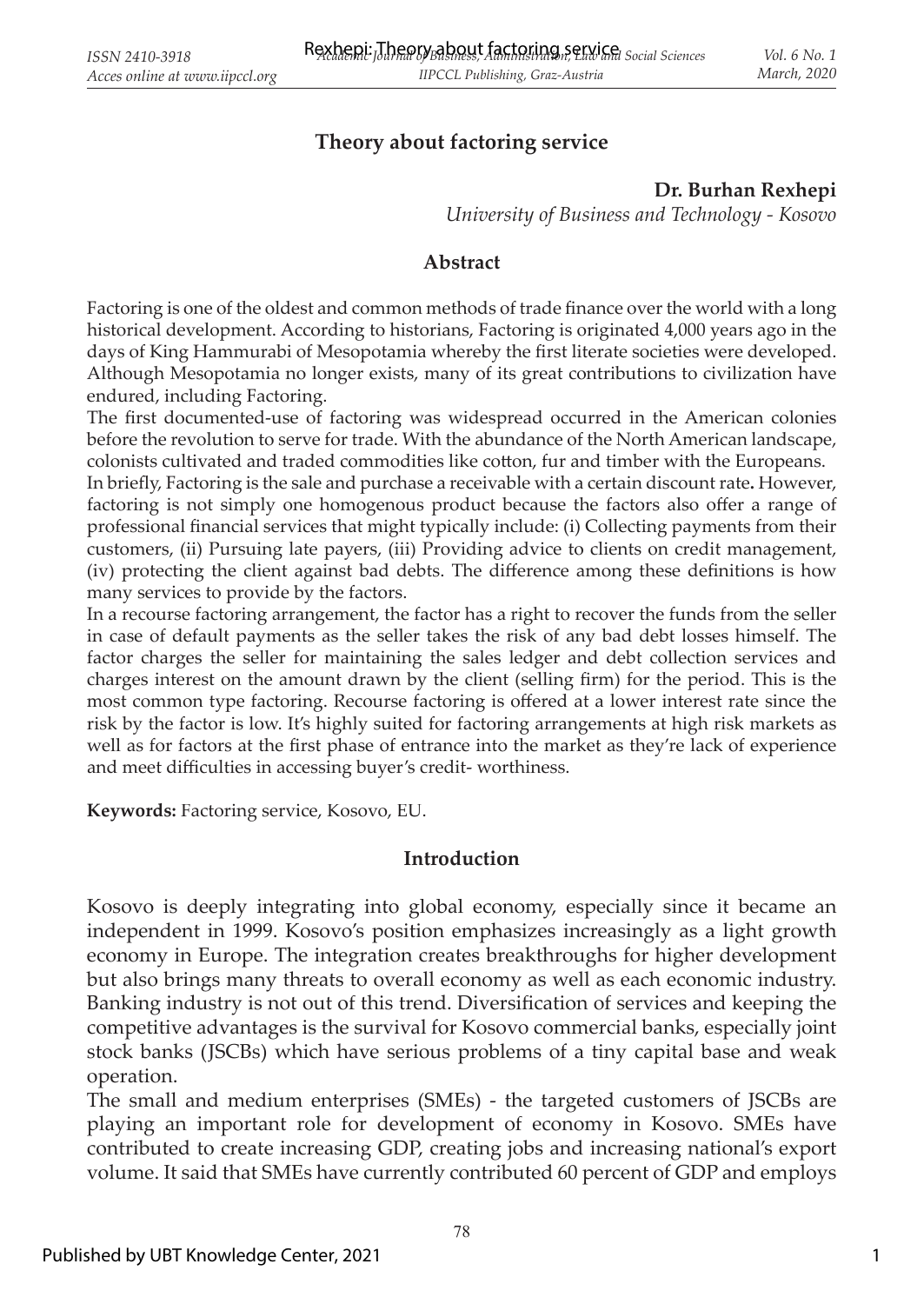about 70 percent of workforce as well as 47% of export turnover.

Besides achievements and contributions as mentioned above, SMEs in Kosovo are currently facing with many serious difficulties such as low productivity and competitiveness, shortage of capital for expanding, lack of experience in terms of marketing and financial management. Of these difficulties, lack of financing resources is considering one of the most serious obstacles for SMEs in growth.

Factoring not only brings benefit to CBs as a new service for diversification and increasing turnover but also supports SMEs to access financing for roll-up their business and gaining profit from achieving advantages of competitiveness.

Although it has clearly evidence that factoring is well- developed over the world for a long time with the application of about 60 countries and the growth of about more than 20 percent per year, the concept of factoring in Kosovo is not only the new one with enterprises but also the banks.

# **Theory about factoring service**

In this section, the theoretical basic is built for the secondary research.

II.1.Introduction of factoring:

*II.1.1. Origins and growth of factoring:*

Factoring is one of the oldest and common methods of trade finance over the world with a long historical development. According to historians, Factoring is originated 4,000 years ago in the days of King Hammurabi of Mesopotamia whereby the first literate societies were developed. Although Mesopotamia no longer exists, many of its great contributions to civilization have endured, including Factoring. Almost every civilization that valued commerce has practiced some form of factoring. In Rome, it can be found the evidence of using mercantile or factor to administer the sales of goods from rich manufacturer and merchants.

The first documented-use of factoring was widespread occurred in the American colonies before the revolution to serve for trade. With the abundance of the North American landscape, colonists cultivated and traded commodities like cotton, fur and timber with the Europeans. Merchant bankers in European countries advanced funds to the colonists for the raw materials, before they reached the continent. This enabled the colonists to continue their lives and production cycle, free from the burden of receivables by their European customers. The factor, of course, was neither actually buying the goods nor the same as exporters. They were advancing the funds at a discounted rate. Although there seems to be a fine line here, it was the assumption of the risk of non-payment that made the major difference.

In the 15<sup>th</sup> Century with the advent of the Industrial Revolution, factoring became more focus on the issue of credit and played an increasingly important role in commercial transactions. By assisting clients in determining the creditworthiness of their customers and setting credit limits, factors could actually guarantee payment for approved customers. However, it still applied in limit relationship within the factor in European countries and their agent in America.

In the latter part of the 19 century, America seized power from European colonialism and developed rapidly. According to that, the needs using overseas factors for

79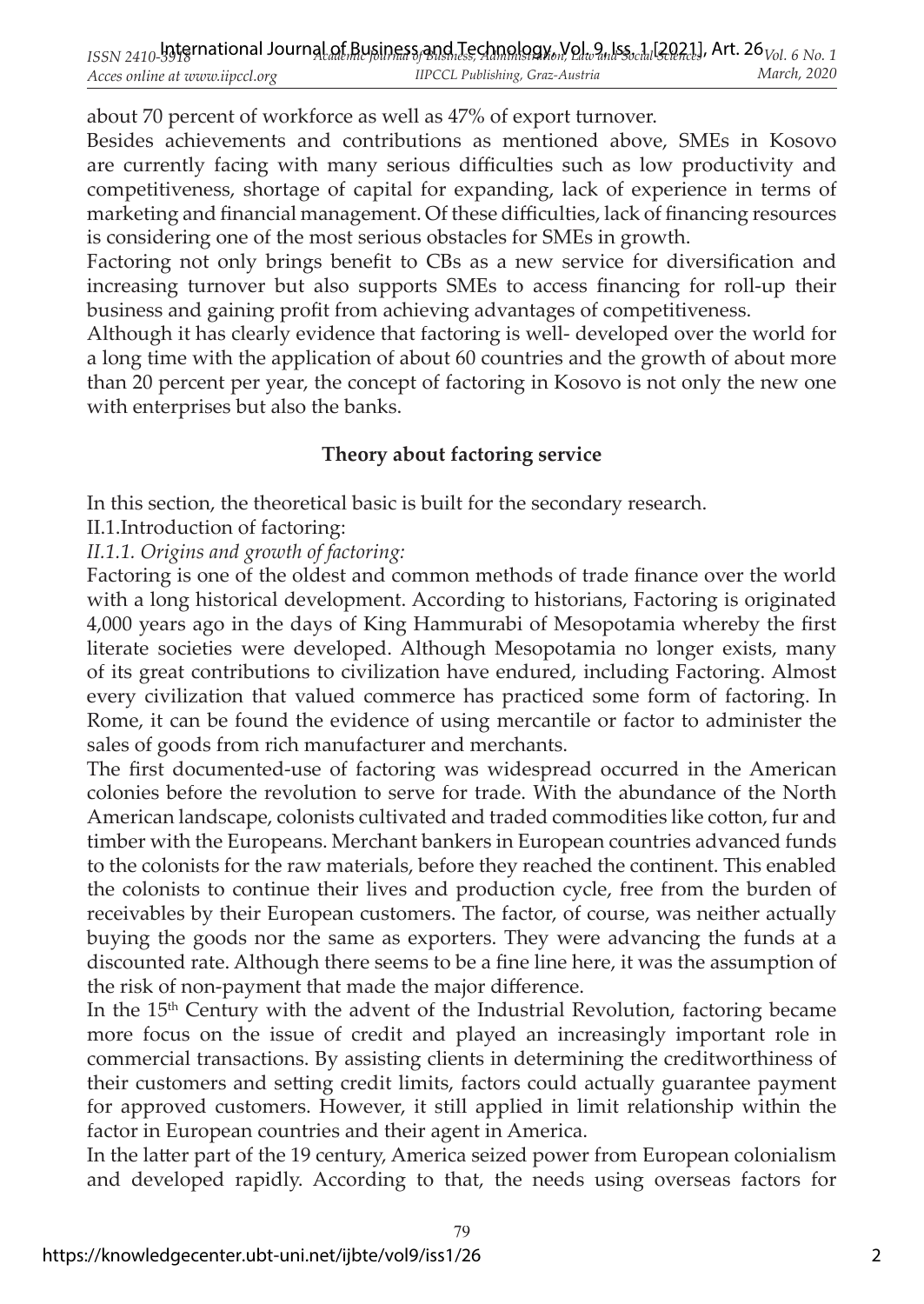handling imports reduced. Domestic factors handling sales within their countries frontier appeared. Moreover, thanks to improvement in communication and transport systems, the exporters no longer needed to send goods on consignment. The goods could be sold via samples by local agents or dispatched directly to customers. Exporters accordingly no need the factors' warehouse, marketing and distribution service but they still wanted to retain the financial service. This is the basic for modern factoring.

In early 1960s, International Factor Group (IFG) established with nearly 70 members from 47 countries marked significantly development of factoring. General rules were built up and controlled factoring service, especially the firstly introduction of the two factor system. Another important organization – Factors Chains International (FCI) then was set up in 1968 to connect international factors together and led factoring to become global one.

As time passed, factoring has continued to play an important role in the business world.

### *II.1.2. Definitions of factoring:*

The term" factoring" has been defined in various countries in different ways due to non-availability of any uniform codified law. It is not easy to find one definition that will cover the various form of factoring arrangements that occur in one country. To find one that will apply internationally is almost impossible. Each country has its own particular language, financial, business needs and law. Therefore, there are lots of factoring definitions. In this section, we will overview some typical definitions that have been widely used for factoring service.

- *Definition one:* According to article I under General Rules for international factoring of FCI: *A factoring contract means a contract pursuant to which a supplier may assign accounts receivable which expression, where the context allows, also includes parts of receivables to a factor, whether or not for the purpose of fi nance, for at least one of the following functions:*
- Receivables ledgering
- Collection of receivables
- Protection against bad debts
- *Definition two*: The study group was appointed by International Institute for the Unification of Private Law (UNIDROIT), Rome during 1988 recommended: the definition of factoring. It was defined in simple words as under: "Factoring contract" means a contract concluded between the supplier and the factor pursuant to which the supplier will assign to the factor receivables arising from contracts of sale of goods made between the supplier and its customers (debtors). Factors will have to perform at least two of four following functions: (i) finance for the supplier, (ii) receivable ledgering, (iii) Collection protection against credit default in payment by debtors
- *Definition three*: Factoring means a kind of credit in which the financial institution will grant credit term to seller via purchasing the account receivable derived from purchasing goods in which both seller and buyer negotiate in sales contract (law No.02/L-123 and 04/L- 006).

In briefly, factoring is the sale and purchase a receivable with a certain discount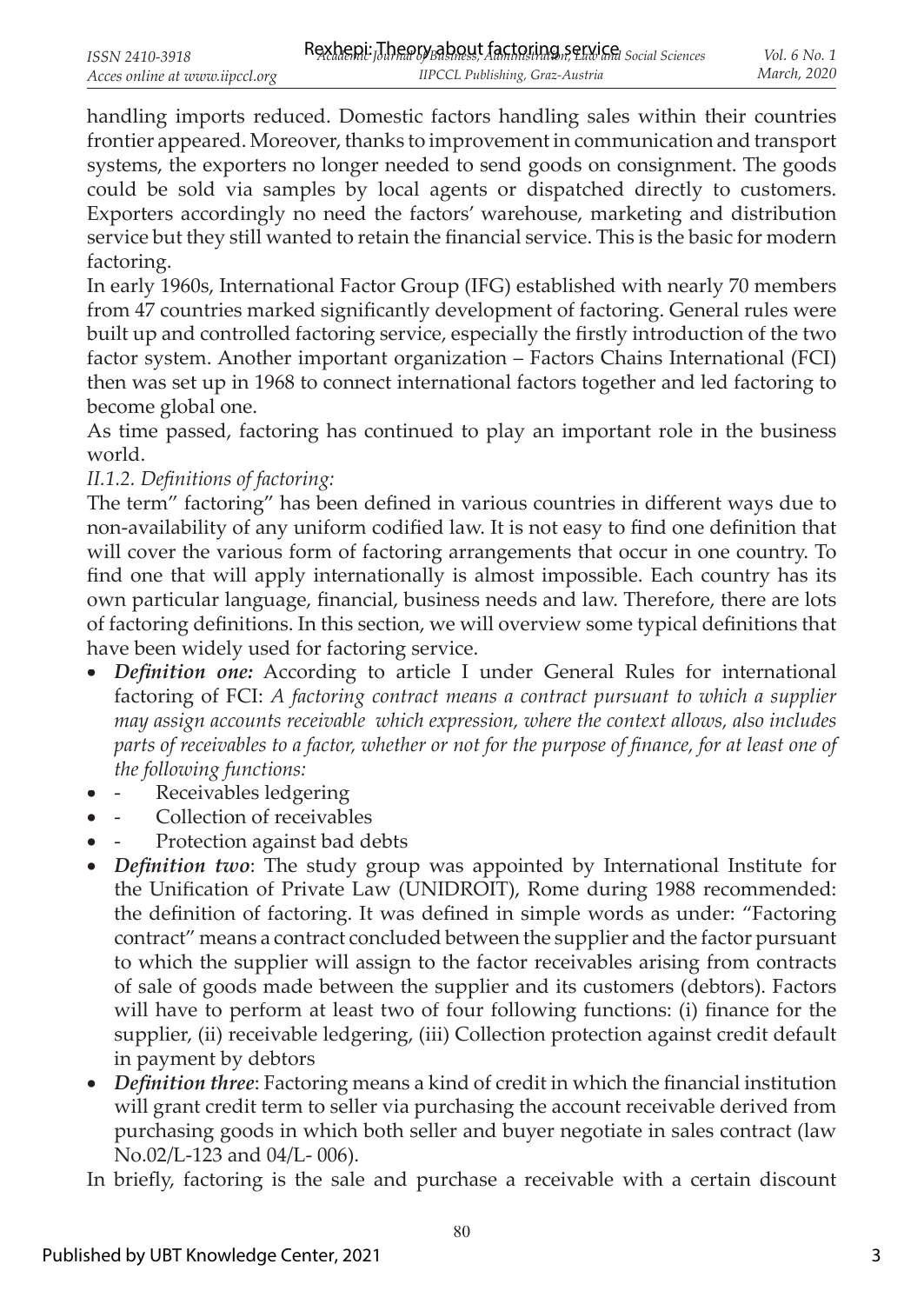rate**.** However, factoring is not simply one homogenous product because the factors also offer a range of professional financial services that might typically include: (i) Collecting payments from their customers, (ii) Pursuing late payers, (iii) Providing advice to clients on credit management, (iv) Protecting the client against bad debts. The difference among these definitions is how many services to provide by the factors. *II.1.3. Advantage and disadvantage of factoring:* 

Everything has its two aspects and the factoring service is not out of this trend, it has both advantages and disadvantages

# *II.1.3.1. For the Factor:*

# *Advantage*

Providing factoring service can help factor to receive interest charge and financial commission. The fee and commission income contributes an important part on annual profit for factor.

Implementing factoring also creates diversification on factor's products and services. It supports the factor to not only achieve the turnover but also improve the factor's reputation as well as its competitiveness.

### *Disadvantage*

The factor will be got risk due to possible fraudulent acts by the seller and Buyer in furnishing the main instrument "invoice" to the factor. Invoicing against nonexistent goods, pre-invoicing (i.e. invoicing before physical dispatch of goods), duplicateinvoicing (i.e. making more than one invoice in respect of single transaction) are some commonly found frauds in such operations.

Credit risk is the highest one with factors in case of the default payment from Buyers, especially in non-recourse factoring.

# *II.1.3.2. For the Seller/ Buyer:*

#### *Advantage:*

**For the seller:** The advance payments made by the factor to the seller in respect of the approved invoice under assignment increase his liquid resources. He is able to fulfill his liabilities as and when they arise hence accordingly improving his credit rating position to his own suppliers, lenders and financial institutions.

The factors provide specialized services including sales ledger administration and credit control relieves the seller from the tension of bad debt losses. The Seller can concentrate on the other major areas of his business and improve his business efficiency.

It provides flexibility to the company to decide about offering better terms to their customers to gain the advantageous competitiveness

The seller can save the management time and effort in collecting the receivables and in sales ledger management thanks to the providing these service from the Factor for factoring service.

**For the Buyer:** The Buyer will gain the advantage of deferred payment granted from Seller so that he can use goods without payment at time of goods receipts. In case of international commercial, the importer no needs to secure deposit for opening L/C under each consignment. These will support the Buyer grant credit to his own customers as well as widen his business to gain more profit.

81

*Disadvantage:*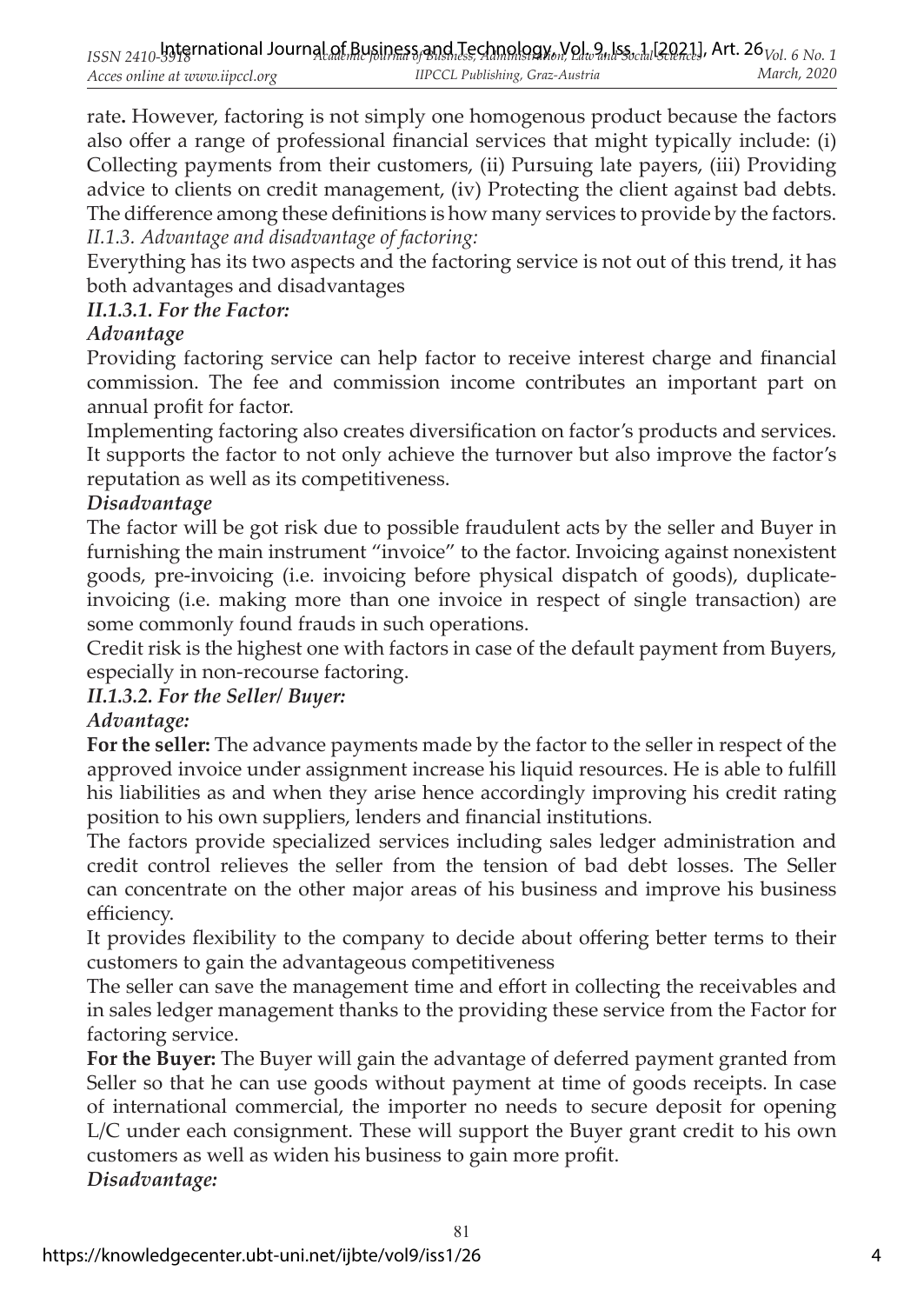Factoring is considered a kind of trade finance with high price. Cost of factoring is normally calculated the sum of finance charge and factoring commission:

- Finance Charge: This is also known as "interest charge". It is the same as the current overdraft rate or a little bit higher than interest rate for short term bank loans. It depends on the quality of debts, and the time to collect debts from buyer.
- Factoring Commission: This covers the service elements and is generally charged as a flat rate percent of the total gross factored turnover. It's normally fluctuated around 0.5%-2.5% including VAT. Some factors charge a flat rate plus a fixed amount per invoice/credit note, for example: 0.85% plus EUR 10 per invoice/credit note. This is more common in international factoring when the import factor cannot be certain of the workload. Some factors will include a minimum charge or even a fixed amount per month to guard against the possibility that the factored turnover is less than an acceptable minimum. In international factoring, it will involve the service fees of both IF and EF.
- In general, the cost of international factoring is higher than domestic one and the cost of non-recourse factoring is also higher than recourse one. There are a number of costing systems in use for calculating the exact price of the factoring commission and generally, these will take into account the following:
- Workload the number of invoices, credit notes and buyers
- Volume (sales turnover) generally the greater the volume, the more attractive the business and the lower the percentage rate. However, if there are many buyers and many small value invoices, this could make the price too high and the business unattractive both to factor and seller. Most factors set a minimum volume below which it would be unprofitable to do business.
- Buyer Credit Risk the credit department will assess the portfolio of buyers and set a price (a percentage of turnovers) which will cover the expected credit losses plus a margin for administration costs. This assessment is based on the industry sector, the strength of the buyers and their spread.
- In the past, when an enterprise employed the services of a factor, it was considered a sign that the respective enterprise was in financial difficulties. These days, however, the perception has changed, and factoring is considered a normal way to do business and a viable cash management technique.

# *I.1.4. Classifi cations of factoring:*

As shown above, the scope of the embedded credit management services defines the various factoring products that are typically available in the marketplace. Following are some of the important types of factoring:

# *II.1.4.1. Recourse and Non-Recourse Factoring*

• In a recourse factoring arrangement, the factor has a right to recover the funds from the seller in case of default payments as the seller takes the risk of any bad debt losses himself. The factor charges the seller for maintaining the sales ledger and debt collection services and charges interest on the amount drawn by the client (selling firm) for the period. This is the most common type factoring. Recourse factoring is offered at a lower interest rate since the risk by the factor is low. It's highly suited for factoring arrangements at high risk markets as well as for factors at the first phase of entrance into the market as they're lack of experience and meet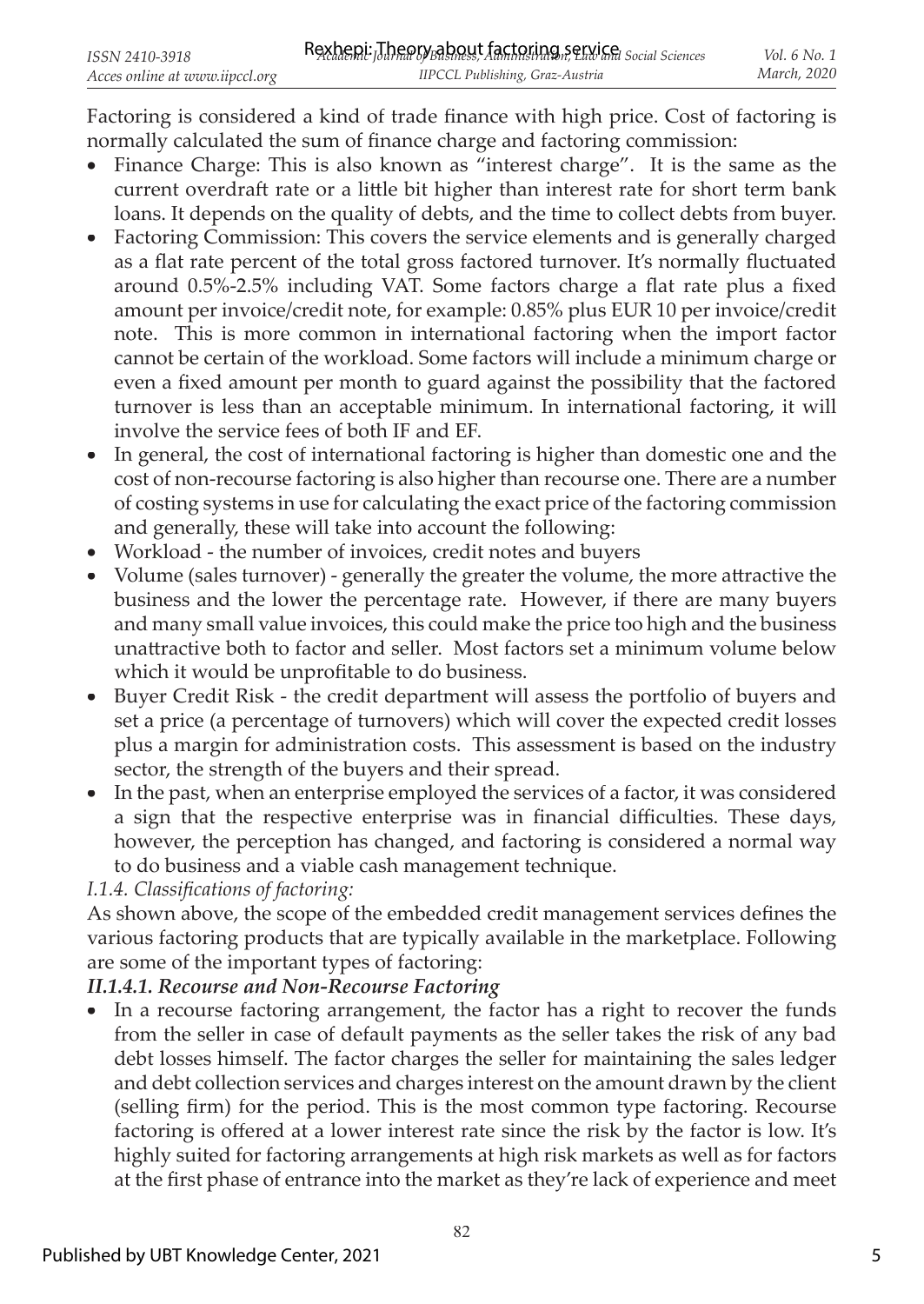difficulties in accessing buyer's credit-worthiness.

• Non-recourse or without recourse factoring: Factor has to bear for all risks of default payments. Factor cannot claim back the fund and even pay the remains at due date of invoice. Commission or fees charged for the services in case of nonrecourse factoring is higher than under the recourse one. The advantage of nonrecourse factoring is that continuous factoring will eliminate the need for credit and collection departments in the organization.

# *II.1.4.2. Full Factoring*

It can be known as "Old – Line" or "standard" factoring. It is made up of all the factoring services: finance, collection of receivables, maintenance of sales ledger and credit risk cover. The factor takes control of the A/R ledger of a seller and the seller in effect has only one debtor - the factor. Although it is a non-recourse service in principle, some certain A/R will be "with recourse" to the seller in practice. The factor only carries the credit risk for approved accounts that are not disputed. For any non-credit covered and disputed A/R, the factor has right to chase back reimbursement from seller. This type is most appropriate with SME which are growing quickly and which need not only additional finance but also the administrative supports and protection.

# *II.1.4.3. Domestic and International Factoring*

The basic difference between the domestic and international factoring is on account of the number of parties involved. Whereas, it is only appearance of only 1 factor in domestic factoring, it's simply 2 factors joining in international factoring (be discussed more detail in next section: I.1.5. Mechanic of factoring)

The brief comparison between domestic and international factoring can be shown as follows:

| <b>DOMESTIC FACTORING</b>                                                                                                         | <b>INTERNATIONAL FACTORING</b>                                                                                                                                                                          |
|-----------------------------------------------------------------------------------------------------------------------------------|---------------------------------------------------------------------------------------------------------------------------------------------------------------------------------------------------------|
| a) The Factor will often operate the sales ledger in<br>one currency only, against which advances can be<br>made.                 | a) The Factor may operate in more than<br>one currency, if that is how the seller is<br>making sales. Advances will generally<br>be made in the currency of the invoice.                                |
| b) The Factor can be responsible both for credit<br>control and acceptance of credit risk.                                        | b) Under the two-factor system the Export<br>Factor provides credit risk protection to<br>the seller, this is underwritten by the<br>Import Factor who is also responsible<br>for local credit control. |
| c) It can be common for the business to be transacted<br>on a recourse basis i.e. without the Factor assuming<br>the credit risk. | c) Most business is transacted on a non-<br>recourse basis with the Factor assuming<br>credit risk on behalf of the seller.                                                                             |

Table 1: Comparison Domestic and International factoring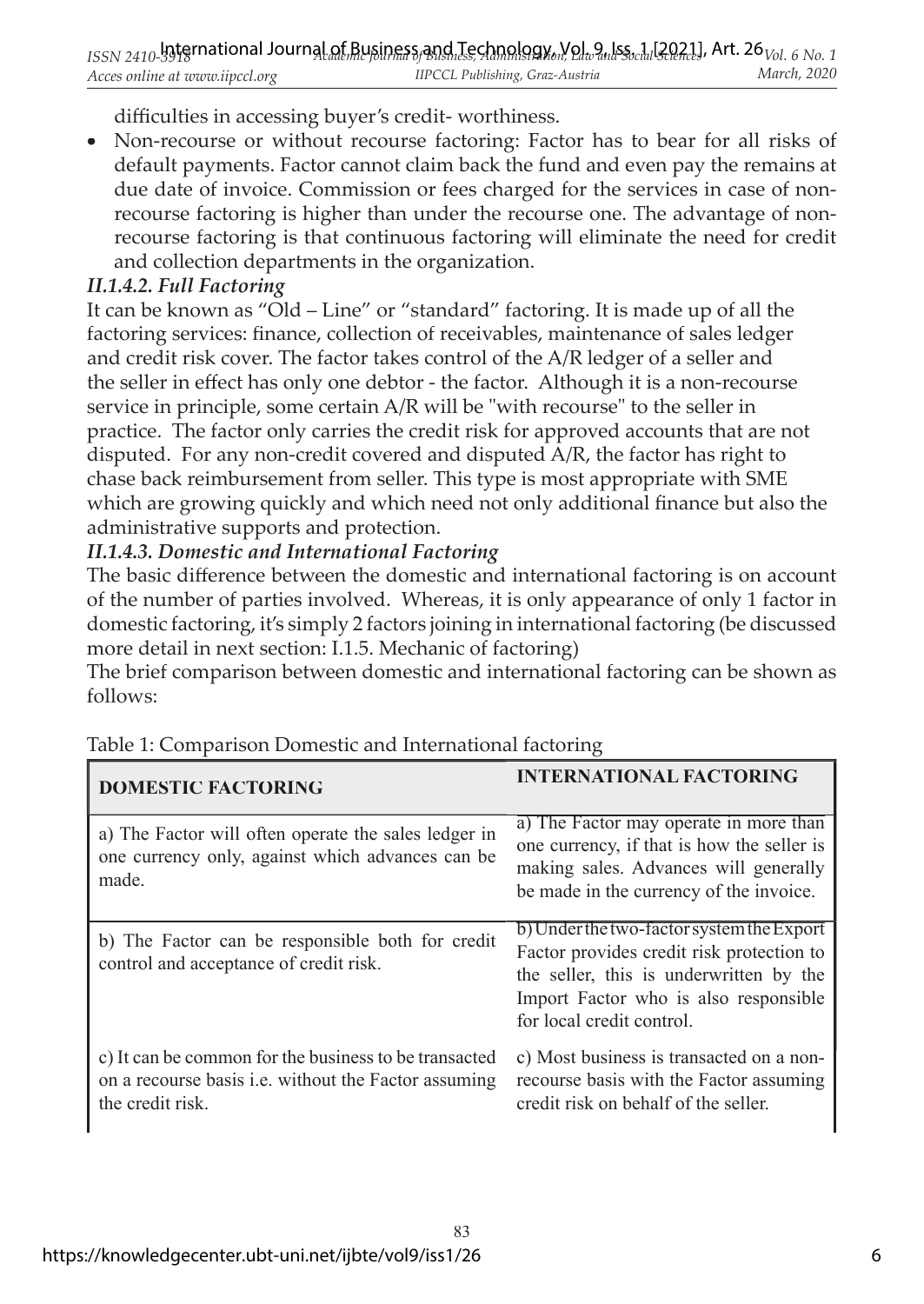| d) The Factor, seller and buyer are all covered by                                                   | d) The law of at least two countries will                                                                                                                                                                                                                                                                                            |
|------------------------------------------------------------------------------------------------------|--------------------------------------------------------------------------------------------------------------------------------------------------------------------------------------------------------------------------------------------------------------------------------------------------------------------------------------|
| one legal system.                                                                                    | be involved in the relationship.                                                                                                                                                                                                                                                                                                     |
| e) The Factor, seller and buyer will all be familiar<br>with local trading conventions and language. | e) The local trading conventions and<br>language will vary from country to<br>country. The two-factor system allows<br>the seller to make use of the local market<br>skills of the Import Factor.                                                                                                                                    |
| f) The Factor is responsible for collection of                                                       | f) In the two-factor system, the Import                                                                                                                                                                                                                                                                                              |
| payments from the buyer.                                                                             | Factor is responsible for collections.                                                                                                                                                                                                                                                                                               |
| g) The quality of service provided to the seller<br>depends upon the Factor alone.                   | g) In the two-factor system, the quality<br>of service provided to the seller is to a<br>large part dependent upon the Import<br>Factor, which illustrates perfectly the<br>need for an agreed set of rules or code<br>so that both Import Factor and Export<br>Factor can establish a consistent level of<br>service to the seller. |

*Source:*Jeroen Kohnstam – Secretary General of FCI – International factoring workshop 2005, pg 3.

# *II.1.4.4. Disclosed and Undisclosed Factoring*

- In disclosed factoring, the buyer is notified about the factoring contract and effect payment directly to factors on due date. Disclosed type can either be recourse or non- recourse.
- Undisclosed factoring, which is often undertaken on recourse factoring, does not involve buyer. Ledger administration and collection of the debts are undertaken by the seller, and then pay the money direct either into the factor's own bank account or into an account, which is in the seller's name but is controlled by the factor.

# *I.1.5. Mechanics of Factoring:*

Factoring has variety of characteristic as mentioned in above section, however it is mainly based in two mechanics: the one factor system and the two ones system.

#### *II.1.5.1. The one factor system:*

The typical feature of this system is that only one factor joins in factoring transaction. In addition, it is mainly applied for domestic one.

# *Table II. The one factor system*

- (1) Buyer places order to the seller
- (2) Seller requests Factors to assign the invoice
- (3) Factors access buyer's creditworthiness
- (4) Factor approve for financing the invoice.
- (5) Seller and Factor signs the factoring contract
- (6) Seller supplies goods to Buyer and issues invoice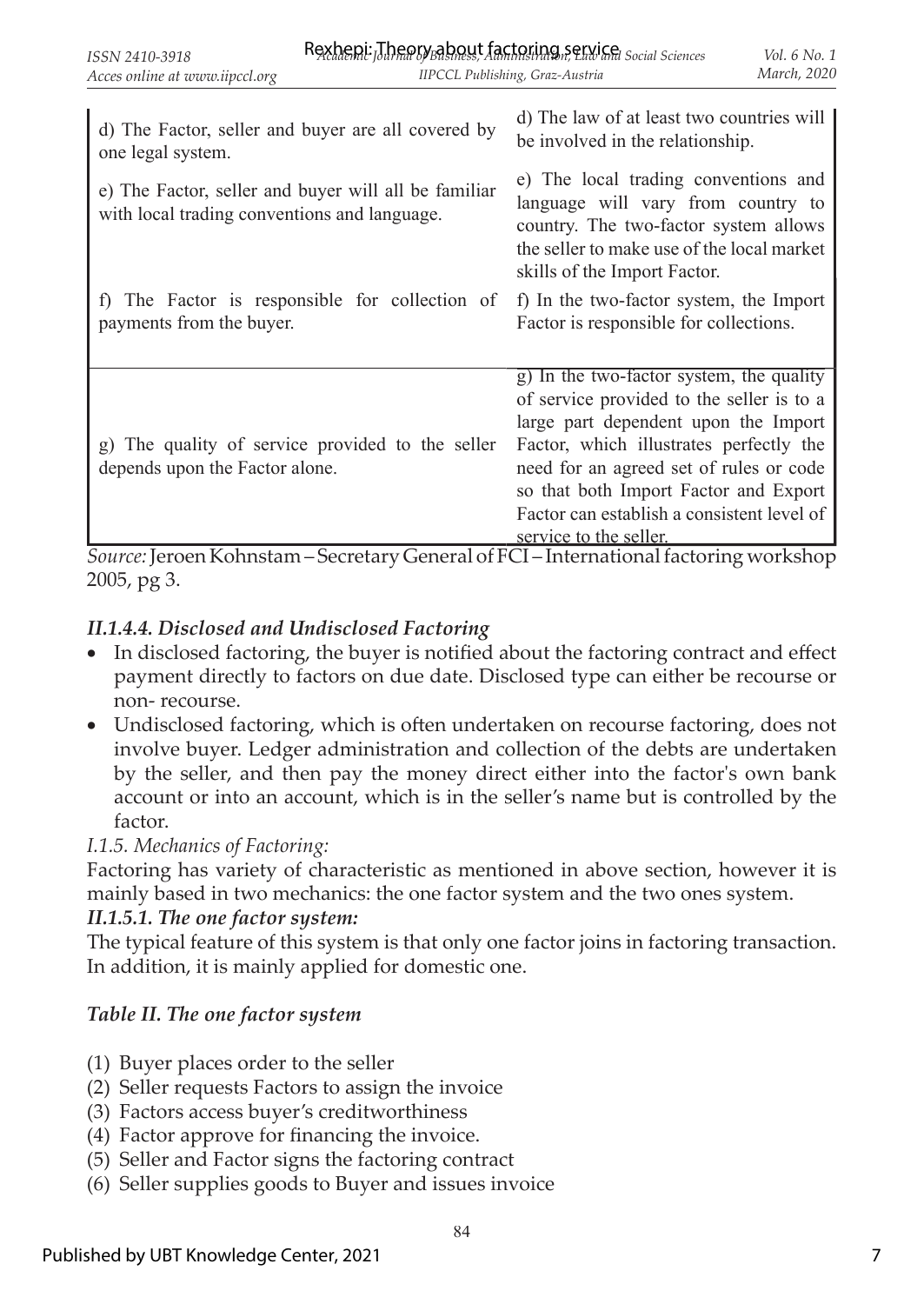- (7) Sellers transfer his invoice to Factor
- (8) Factor make agreed financial advance again approve invoice to the Seller
- (9) The factor collects outstanding invoice from Buyer at the invoice's due date
- (10) The Buyer pays to Factor
- (11) Factor settles the pre- payment by remitting the remains to the Seller less the agreed charge.



### *II.1.5.2. The two - factor system :*

An international factoring transaction involves a number of elements that differentiate it from a domestic factoring transaction. The most important differentiations are the possibly different languages of the parties to the sales contract and the difficulty in assessing the credit standing of a foreign party. In answer to these considerations, the two factor system was developed. The two factor system popularly used in international factoring means cooperation between the two factoring companies, one in the seller's country – export Factor and one in the Buyer's country – Import factor. The system involves three agreements, one between the exporter and the importer, one between the export factor and the exporter and one between the factors themselves. It is important to bear in mind that the import factor's obligations are to the export factor only and they include determining the importer's credit rating as well as the actual collection of the debts. The import factor assumes the credit risk in relation to approved debts and is responsible for the transfer of funds to the export factor. On the other hand, the export factor is responsible to the import factor for the acceptance of any recourse.

#### *Table I1.4: The two factor system*

*Source: FCI*

- (1). The seller delivers goods to his buyers based in their sales contract.
- (2). The seller assigns his invoices through the Export Factor to the Import Factor, who assumes the credit risk (provided this has been agreed beforehand).
- (3). The Export Factor advance cash against approved invoices to the seller.
- (4). The Import Factor collects the outstanding invoices in accordance with the sales contract's term existing between the seller and the buyer.
- (5). The buyer pays to the Import Factor, who then transfers the amount to the Export Factor.

85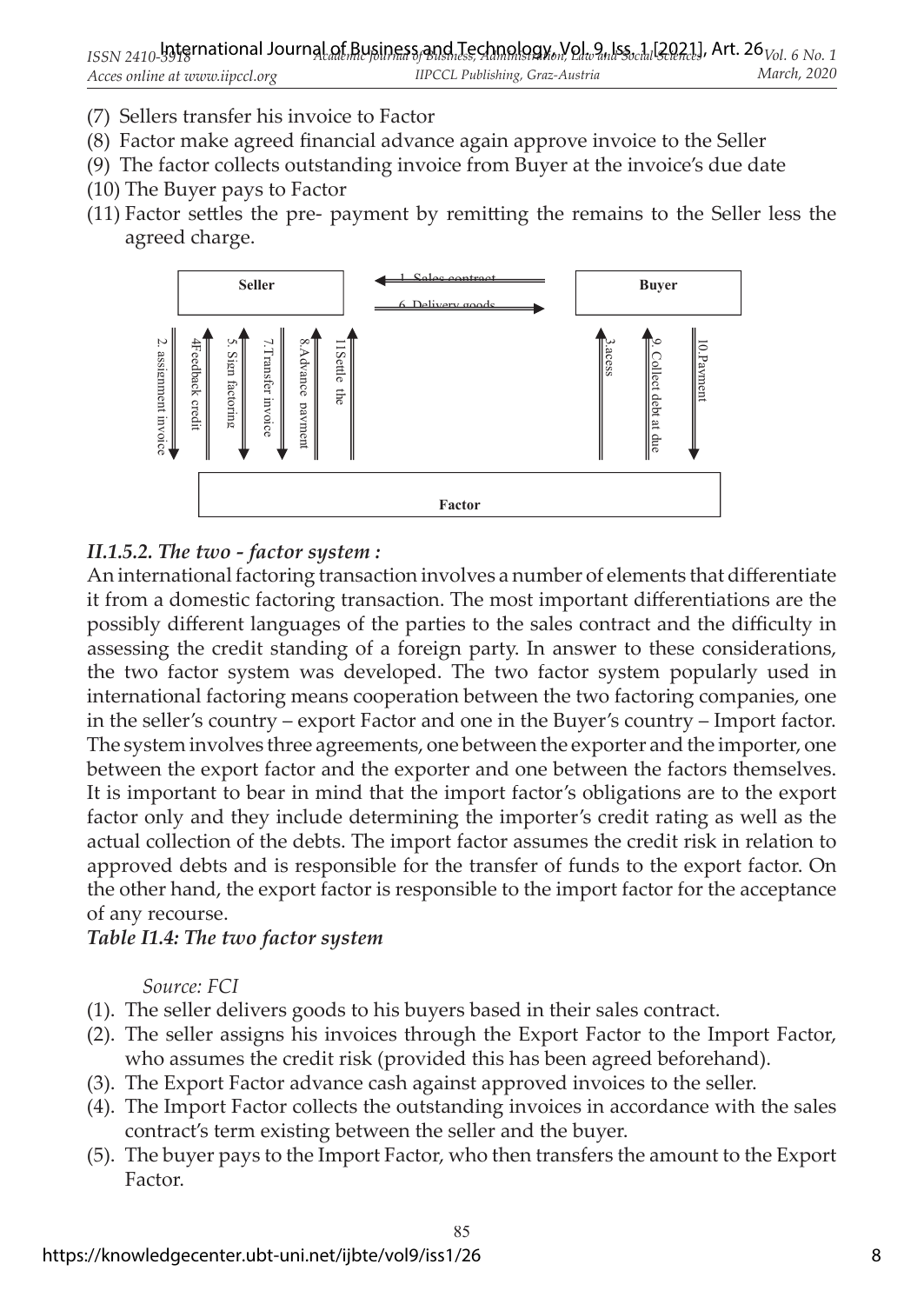$(6)$ . The Export Factor then settles the pre-payment by remitting the remains to the seller less the agreed charges.



The two-factor system has various advantages. The main ones concentrate in efficiency and speed. The import factor is in a better situation to assess the credit capabilities of the importer and communicate effectively with him. Moreover, he knows the legal and business environment in the country so that he can handle the collection through the Courts of the buyer's country in case of any default. The elements make the system preferable to the exporter is that he can receive local expertise in each of his export countries and can be confident as his buyer can deal with a Factoring in their own countries with their own language. Further, use of this system can help in reducing the exchange risk involved in international trade by speeding up the circulation of funds. The speedier the flow of funds from the buyer to the seller, the smaller the risk of exchange rate fluctuations between the date of shipment and the date of payment. As there are more parties involved than the one system factor, the speed of response on matter such as credit lines, transfer of cash and dispute can suffer. The high cost due to the charges required from 2 both factors is mentioned as one of its disadvantage. However, the real benefit of local collection as well as credit cover should not be overlooked when calculating the true cost of the service.

In short, it is surely said that the Two - factor system is a simple, flexible and cost effective method of managing cross border accounts receivables.

#### **Conclusions**

Occurring around the world for centuries, factoring presents a very good manner for both customers and financial institutions. Like traditional commercial lending, factoring provides SMEs with working capital. However, factoring is quite different from traditional commercial lending, where credit is primarily based on the borrower's creditworthiness rather than the value of the borrower's underlying assets

In a traditional lending relationship in emerging financial markets, factoring offers several advantages over other types of lending. First, factoring may be particularly useful in countries with weak secured lending laws, inefficient bankruptcy systems,